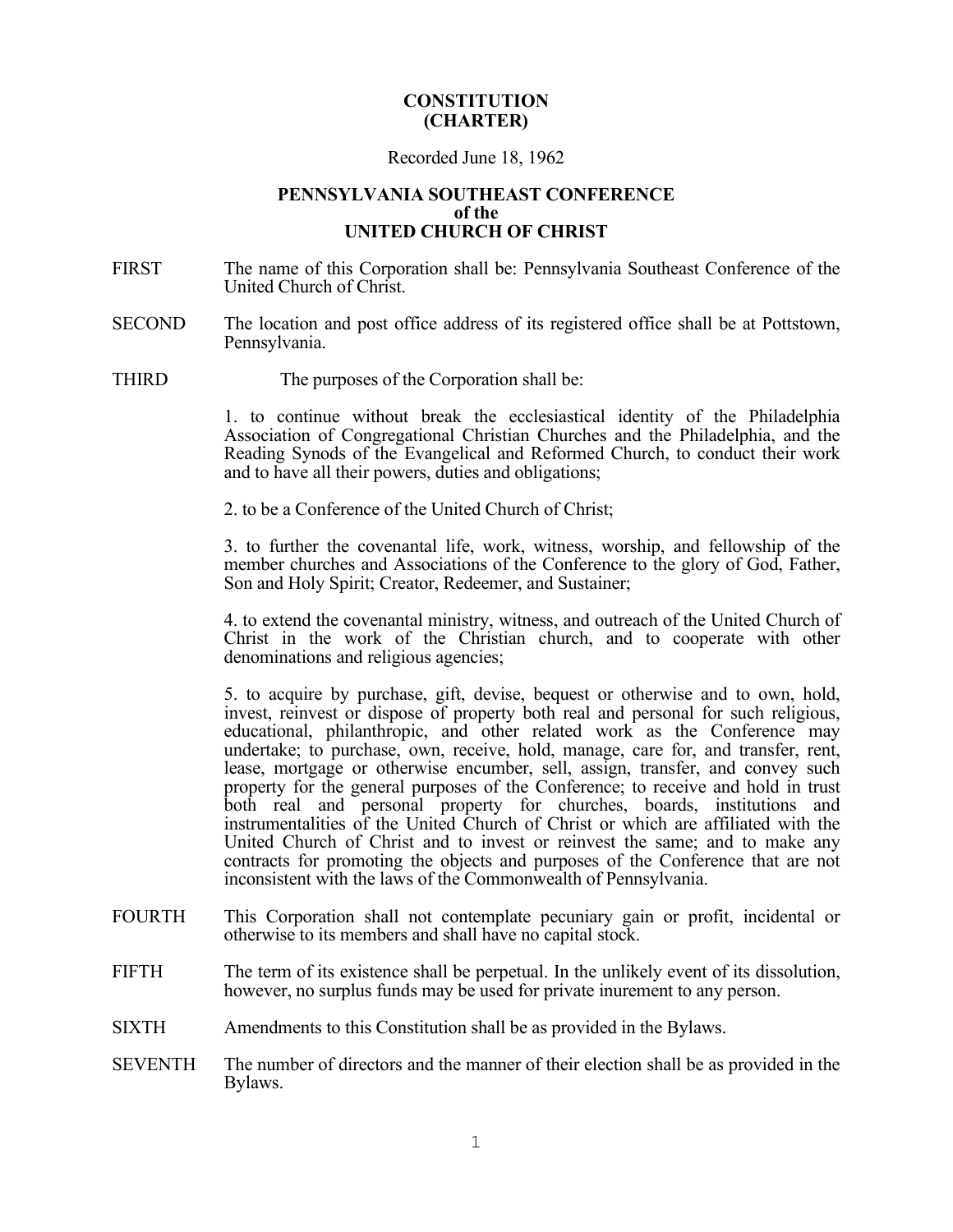#### **BYLAWS**

#### **Pennsylvania Southeast Conference of the United Church of Christ**

Adopted: June 24-25, 1962 Amended: October 10, 1962 May 7-8, 1963 June 13, 1969 June 8, 1972 June 5, 1974 June 21, 1975 June 6, 1980 June 17, 1984 April 30, 1988 November 20, 1994 June 15, 1996 June 10, 2000 June 15, 2002 June 19, 2004 November 21, 2004 June 7, 2008 November 8, 2014 June 11, 2016 June 10, 2017

#### **ARTICLE I. PREAMBLE**

Whereas, the United Church of Christ was formed on June 25, 1957, by the union of the Evangelical and Reformed Church and the General Council of the Congregational Christian Churches,

And whereas this Conference has been formed as the Pennsylvania Southeast Conference of the United Church of Christ,

We, the members of the churches of the United Church of Christ, constituting the Pennsylvania Southeast Conference, in mutual covenant do adopt these Bylaws for our Conference in accordance with the Constitution and Bylaws of the United Church of Christ.

#### **ARTICLE II. NAME**

The name of this Conference shall be: Pennsylvania Southeast Conference of the United Church of Christ.

#### **ARTICLE III. PURPOSES**

The purposes of this Conference shall be:

1. to implement the work of the Holy Spirit in the covenantal life of the church within the member churches and Associations of the Conference to the glory of God—Father, Son, and Holy Spirit; Creator, Redeemer, and Sustainer;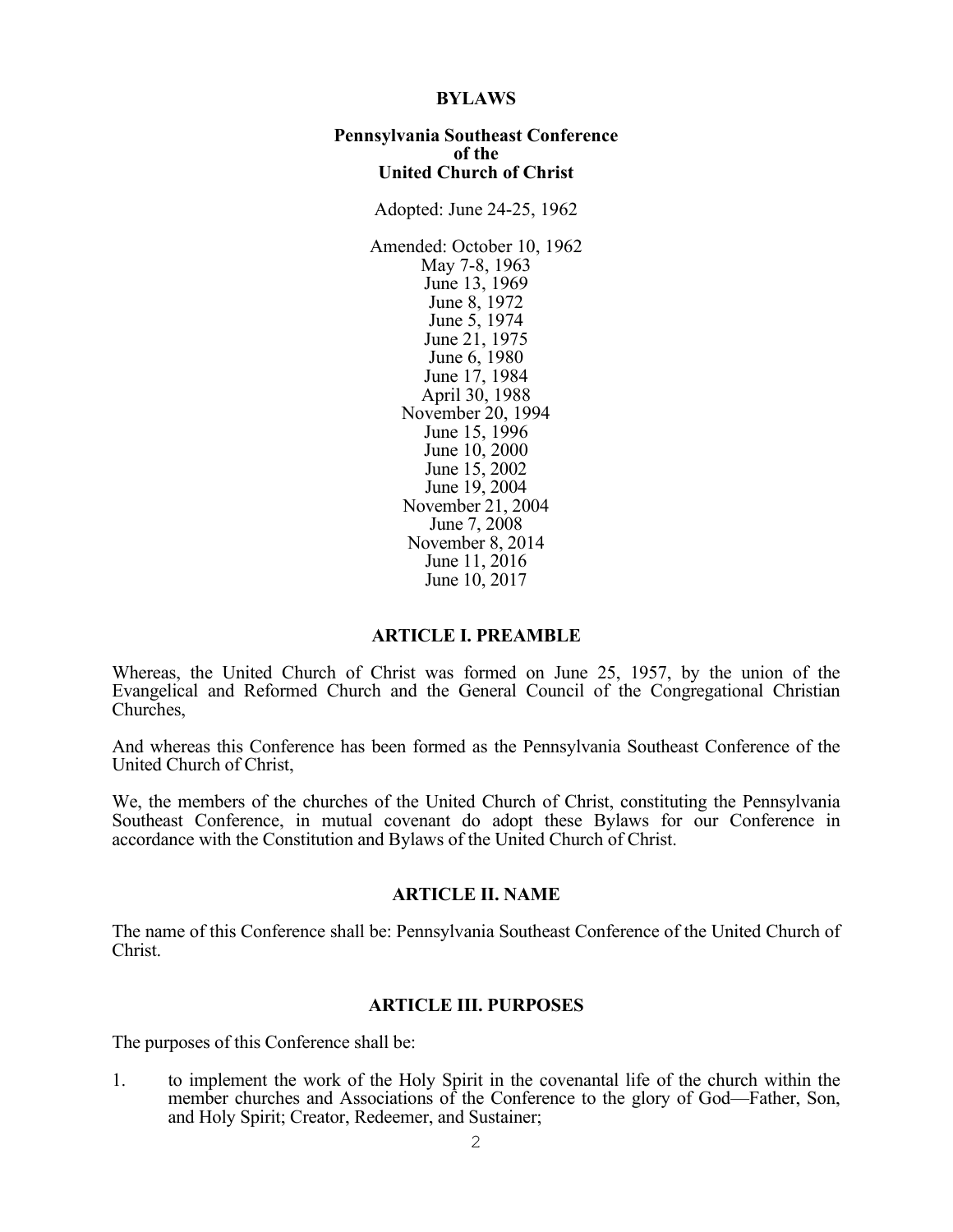- 2. to be a Conference of the United Church of Christ composed of Associations recognized within the boundaries of this Conference and churches and ministers received into and granted standing by these Associations;
- 3. to further the covenantal life, work, witness, and fellowship of the United Church of Christ in the Conference in the work of the Christian church; and
- 4. to cooperate with other denominations and religious agencies.

#### **ARTICLE IV. MEMBERSHIP**

- 1. The membership of this Conference shall consist of:
	- a. churches in covenantal standing within their Association;
	- b. ordained, commissioned, and licensed (hereby referred to as authorized)
	- c. any ordained minister of another denomination, serving as pastor of a church in this Conference, who has been granted dual standing in that church's Association for the duration of that pastorate with all the rights and privileges of membership.
- 2. The associate membership of this Conference shall consist of churches admitted by the Conference Consistory to participate in the activities of the Conference without becoming members of the United Church of Christ as provided in the Constitution and Bylaws of the United Church of Christ.

# **ARTICLE V. CONFERENCE MEETINGS**

- 1. Regular and special meetings of the Conference shall be held at such time and place as the Conference Consistory shall determine, with at least one regular meeting occurring each year.
- 2. The Conference Consistory shall appoint Program, Resolutions, Credentials, and such other committees as are required to carry on the regular and special meetings of the Conference. The Business Committee for Conference meetings shall be the members of the Executive Committee.
- 3. All authorized ministers, Association Moderators, and an appropriate officer of each member church shall be notified at least thirty days prior to regular and special meetings. Notice shall be given by the Secretary, as directed by the Conference Consistory.
- 4. The voting membership of regular and special meetings of the Conference shall consist of the authorized ministers holding standing in the Associations of the Conference, members of the Conference Consistory, Association Moderators, and two lay delegates selected by and representing each member church. Churches with confirmed membership over eight hundred shall be entitled to one additional lay delegate. Furthermore, each church may send an additional delegate who is either a youth or young adult. In the selection of lay delegates due consideration shall be given to age, gender, and the ethnic make-up of the church. Each church may also choose alternates. Visitors shall be welcome. Ordained and commissioned ministers and their spouses shall be the guests of the Conference at the first Regular Meeting following their retirement from ordained or commissioned ministry.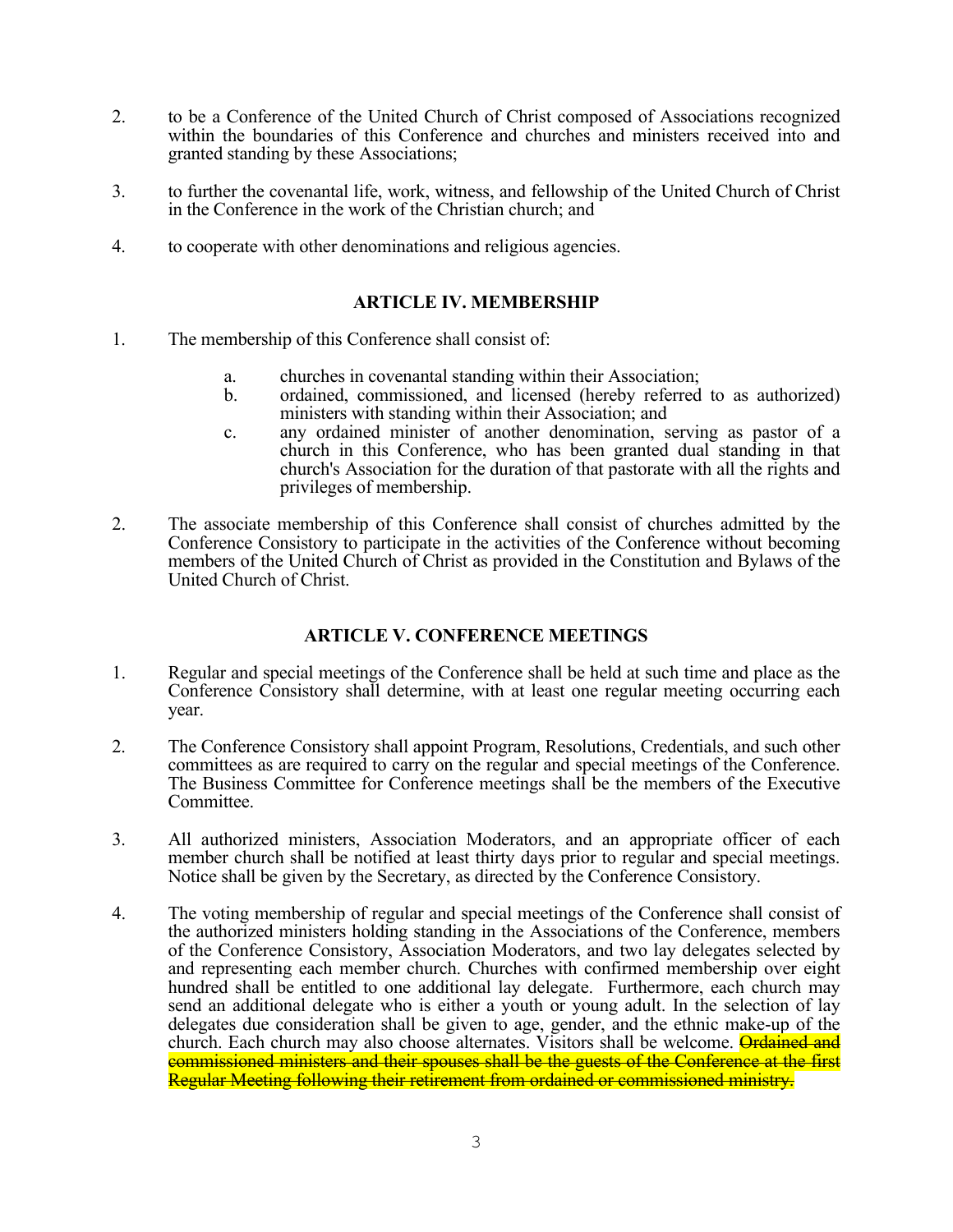- 5. A quorum shall be equal to the number of congregations in covenantal standing in the Associations of the Conference at the time of the meeting.
	- a. In the absence of a quorum, the Conference Consistory shall be empowered to act upon the proposed business of the regular or special Conference meeting.
- 6. In questions of parliamentary procedure, *Roberts' Rules of Order, Newly Revised* or its successor edition shall be observed.

# **ARTICLE VI. OFFICERS**

- 1. The officers of the Conference shall be: a Conference Minister, a Moderator, a Vice Moderator, a Secretary, a Treasurer, and such other officers as the Conference from time to time may determine.
- 2. The Conference Minister shall be the President of the Corporation; the Moderator shall be the First Vice President, and the Vice Moderator shall be the Second Vice President of the Corporation; the Secretary and Treasurer shall be Secretary and Treasurer of the Corporation, respectively.
- 3. The Conference Minister shall be:
	- a. an ordained minister with standing within the United Church of Christ;
	- b. the chief executive, the administrative and ecumenical officer, and the spiritual leader of the Conference;
	- c. the person responsible to the Conference in session and to the Conference Consistory for the general supervision of all phases of the Conference program;
	- d. a counselor to member churches and ministers of the Conference;
	- e. the chief placement officer of the Conference responsible for supporting the search and call processes of the congregations of the Conference;
	- f. the Conference representative at meetings of member churches and Associations and at denominational and interdenominational gatherings;
	- g. a voting member of the Conference Consistory and the Executive Committee and an ex officio nonvoting member of all Conference Standing Committees except the Search Committee for a Conference Minister;
	- h. the supervisor of all staff and other employees of the Conference;<br>i. esponsible for performing such legal functions as are assign
	- responsible for performing such legal functions as are assigned by the Conference Consistory and authorized by it;
	- j. devoted full time to this office; and<br>k. evaluated vearly by a subcome
	- evaluated yearly by a subcommittee appointed by the Conference Consistory using a format and evaluation method approved and developed by the Personnel Committee.
- 4. The Conference Minister shall be recommended by the Personnel Committee, nominated by the Conference Consistory, and called by election of the Conference at a regular or special meeting of the Conference, to serve a term of six years and be eligible for one or more additional terms. The Conference Consistory shall determine the salary and the conditions of employment and set them forth in the Call Agreement. Tenure of office may be terminated by the Conference Consistory, subject to ratification by the Conference at a duly called meeting upon ninety (90) days' notice. The Conference Minister shall give ninety (90) days' notice to the Conference Consistory upon resignation.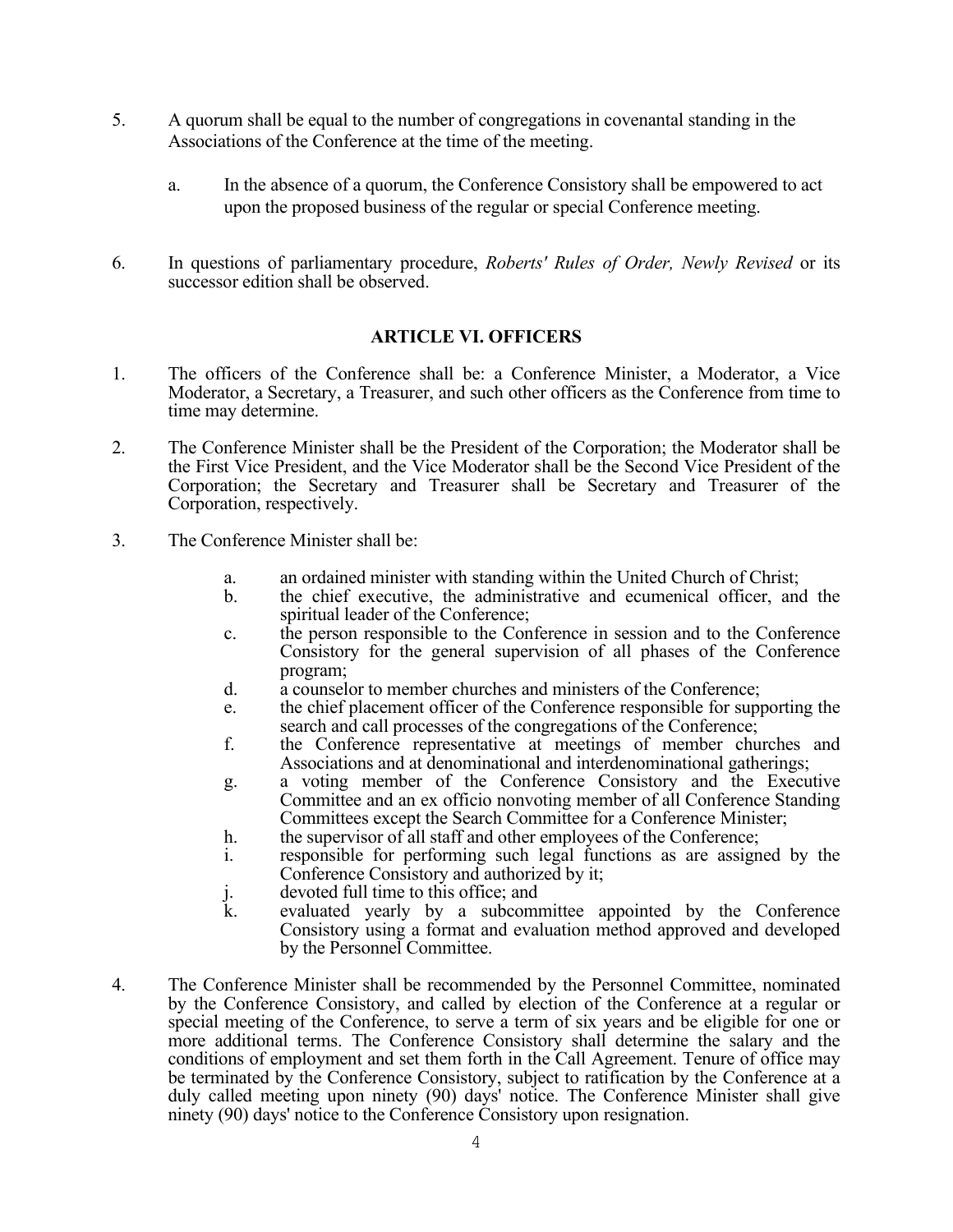- 5. The Moderator, Vice Moderator, Secretary, and Treasurer shall be elected at a regular meeting of the Conference. They shall be ex officio voting members of the Conference Consistory and the Executive Committee during their term of office. The Moderator and Vice Moderator shall each be elected for a single term of two years. The offices of Moderator and Vice Moderator shall be filled alternately by authorized ministers and lay persons. The Secretary and Treasurer shall each be elected for a term of two years and may be reelected to a second term. Consistory officers represent the Conference as a whole, not the Associations in which their church membership or ministerial standing are held.
- 6. The Moderator shall preside at all regular and special meetings of the Conference, shall be chairperson of the Conference Consistory and the Executive Committee, and shall be an ex officio, nonvoting member of all Conference Standing Committees. The Moderator may represent the Conference at meetings of churches, Associations, or other bodies. When the office of Conference Minister is vacant, the Moderator shall perform the functions of President of the Corporation.
- 7. The Vice Moderator shall be the chairperson of the Personnel Committee and shall perform the duties of the Moderator when the Moderator so requests or is absent.
- 8. The Secretary shall record the minutes of the regular and special meetings of the Conference, the Conference Consistory, and the Executive Committee; sign legal papers as Secretary of the Corporation as directed and authorized by the Conference Consistory; and carry on such correspondence as is pertinent to this office.
- 9. The Treasurer shall review on a regular basis the bank reconciliations as prepared by Conference staff; be a signatory of checks issued by the Conference; be a member of the Budget and Finance and Endowment Committees; and make regular financial reports to the Conference Consistory, the Executive Committee, and at regular meetings of the Conference. The Treasurer shall be responsible for presenting an audited financial statement at a regular meeting of the Conference.
- 10. Terms of office, except that of the Conference Minister, shall begin at the conclusion of the regular meeting when officers are elected and terminate at the conclusion of the regular meeting when their successors are elected.
- 11. Tenure of office shall terminate when an officer ceases to hold active membership in a member church of the Conference. "Active membership" is defined by the local church in which an officer holds membership.
- 12. When an officer other than the Conference Minister resigns or becomes unable or ineligible to serve, the Conference Consistory shall appoint a successor to serve until the next regular meeting of the Conference, at which time the unexpired term shall be filled by election.
- 13. When the office of Conference Minister becomes vacant, the Conference Consistory shall make interim arrangements.

# **ARTICLE VII. CONFERENCE CONSISTORY**

- 1. The Conference Consistory shall consist of:
	- a. two persons nominated from each Association according to the guidelines of the Nominating Committee and elected at a regular meeting of the Conference to serve one renewable term of two years;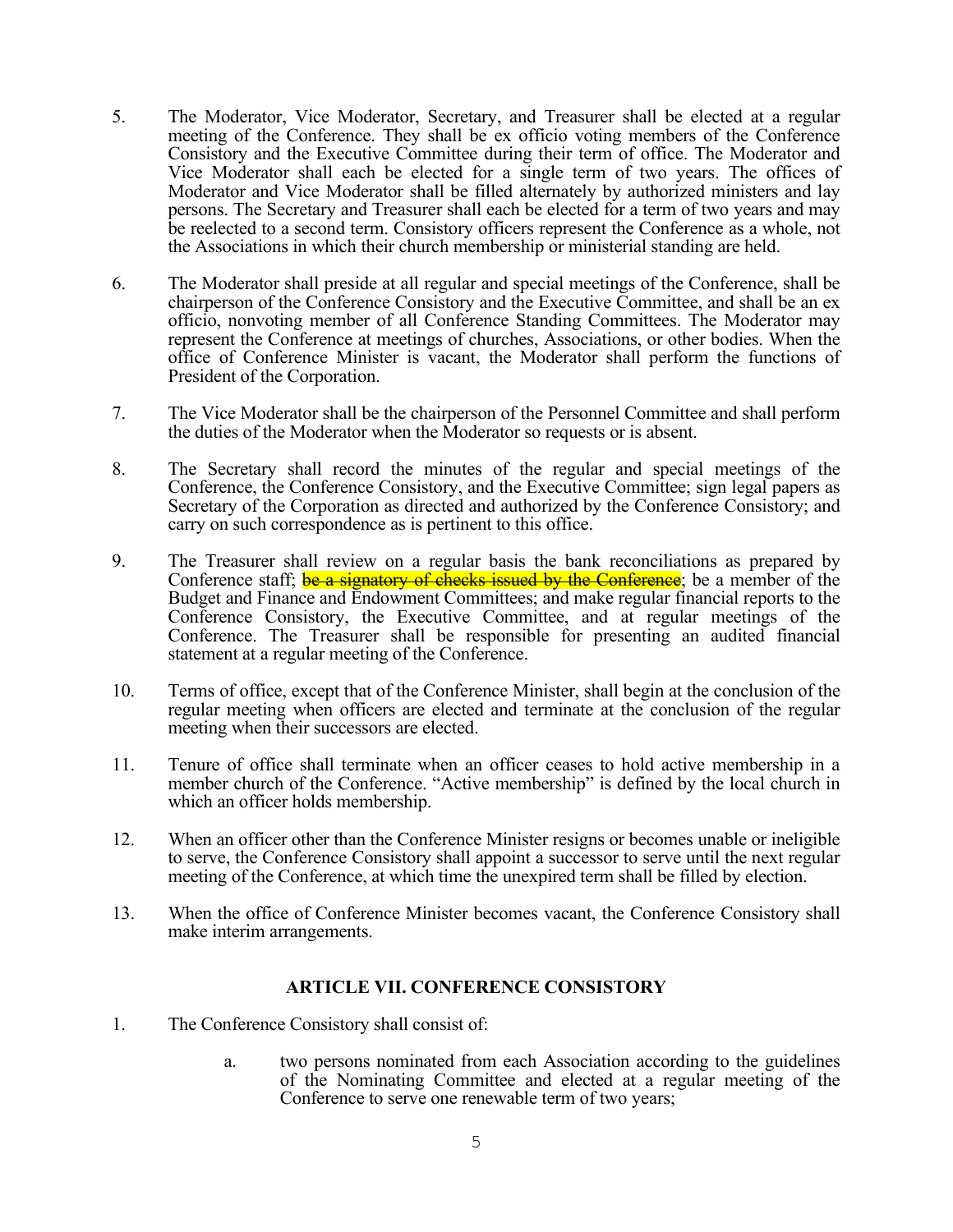- b. Conference Officers;
- c. two youth or young adults nominated by the Conference Nominating Committee, ages 13 to 30, to serve as full voting members at-large of the Consistory (in accordance with the Pennsylvania laws of incorporation, Consistory members under the age of 18 shall have a voice without vote). The terms for these positions shall be two years, renewable once for a total of four years.
- 2. Elected Consistory members shall be a rotating body, one half being replaced each year. Approximately one half of the elected body shall be lay persons and approximately one half authorized ministers.
- 3. The Conference Consistory shall be the governing body of the Conference and shall do all things needful to develop and further its program and work, in accordance with the provisions of these Bylaws and the will of the Conference expressed at its regular and special meetings and consistent with the Constitution and Bylaws of the United Church of Christ.
- 4. All members of the Consistory serve on behalf of the Conference. The corporate powers of the Conference shall be vested in the Conference Consistory, who shall have and exercise the general control and management of its property, funds, and affairs, subject to the provisions of these Bylaws and the laws of the Commonwealth of Pennsylvania. During intervals between regular meetings, the Conference Consistory is authorized and directed to take actions on behalf of the Corporation, except actions for the following: to amend or repeal the Corporation's amended articles of incorporation or amended Bylaws; to sell or otherwise dispose of real estate property of the Corporation other than in the ordinary course of business; to dissolve or merge the Corporation. The Conference Consistory shall approve signatories to sign receipts, checks, and instruments for the withdrawal of funds from banks or savings institutions.
- 5. Regular meetings of the Conference Consistory shall be at least every other month. Special meetings may be called by the Conference Minister, the Moderator, or the Vice Moderator or at the written request of three Conference Consistory members directed to the Conference Minister and/or Moderator.
- 6. Conference Consistory members shall be notified of all meetings at least seven days before the meeting whenever possible.
- 7. A quorum of the Conference Consistory shall consist of 2/3 of voting members. If a quorum is not present, the full Executive Committee will be empowered to conduct the business of the Conference Consistory.
- 8. Terms of office of Consistory members, except that of the Conference Minister, shall begin at the conclusion of the regular meeting of the Conference at which they are elected and terminate at the conclusion of the regular meeting at which their successors are elected.
- 9. Tenure of Conference Consistory membership shall terminate when a Consistory member ceases to hold active membership in a member church.
- 10. When an elected Consistory member resigns or is unable or ineligible to serve or transfers membership to another Association, the Conference Consistory shall appoint a successor from the Association in which the vacancy occurs to serve until the next regular meeting of the Conference, at which time the unexpired term shall be filled by election.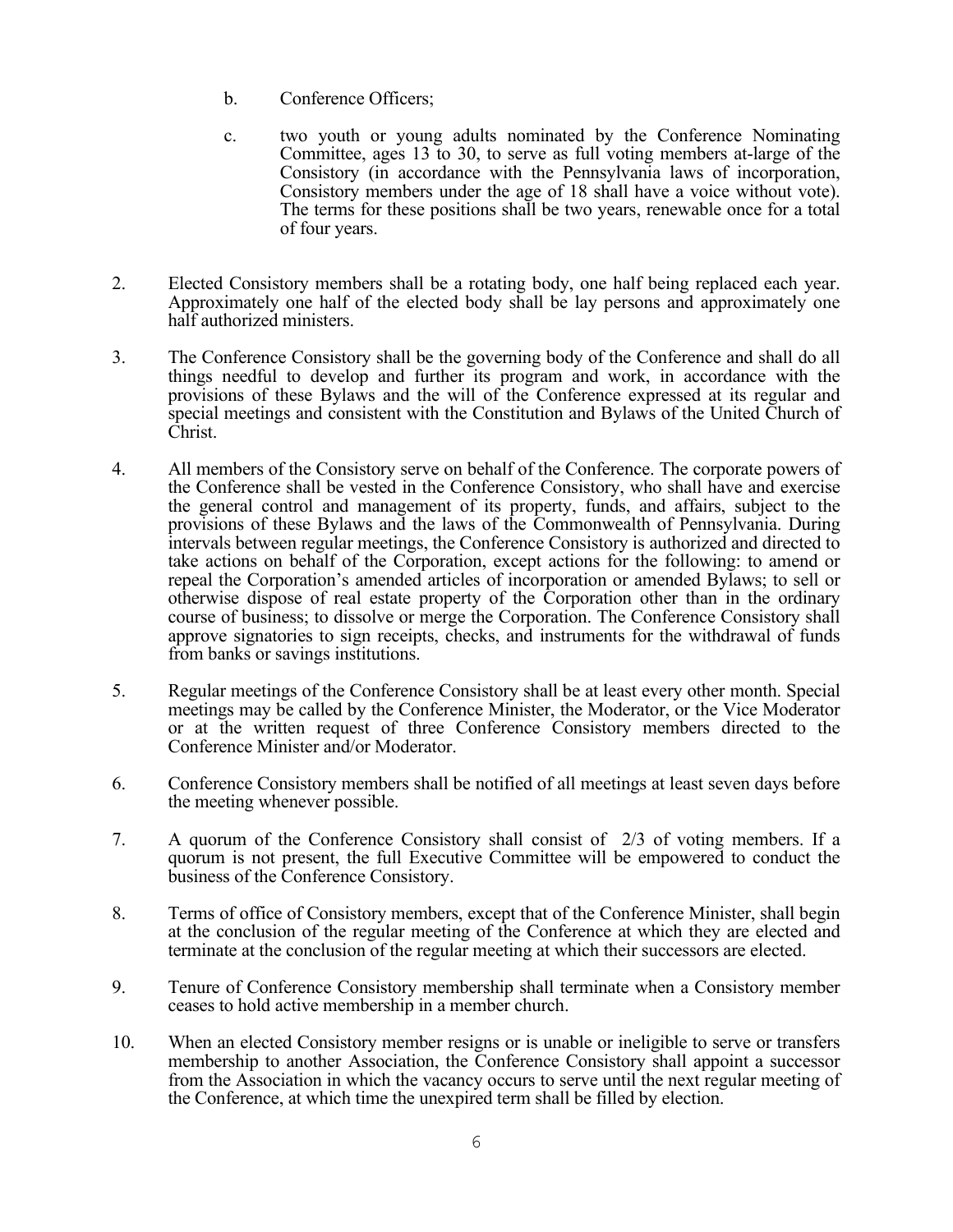- 11. The Conference Consistory shall have the authority to establish Standing Committees, Mission Teams, and other committees and task forces to carry on Conference work.
- 12. The Moderator, with Conference Consistory approval, shall have the authority to appoint special committees to attend to special concerns.
- 13. The minutes of the meetings of the Conference Consistory shall be mailed or transmitted electronically to all Conference Consistory members.

#### **ARTICLE VIII. STANDING COMMITTEES AND MISSION TEAMS**

- 1. The Conference Minister shall be a member of the Executive Committee and the Endowment Committee. In the case of the other Standing Committees named below, whose appointed members shall serve a two-year term and may be reappointed for a second term, the Conference Minister or his or her staff designee shall serve in an ex officio capacity. Due consideration shall be given to inclusivity with regard to age, gender, and race in the formation of Standing Committees and Mission Teams.
- 2. The Executive Committee
	- a. The Executive Committee shall consist of the officers of the Conference.
	- b. The Executive Committee shall carry out duties and responsibilities delegated to it by the Conference Consistory and as necessary shall act on behalf of the Consistory. It shall keep a record of all actionable items and report them to the next meeting of the Conference Consistory for approval.
- 3. The Endowment Committee
	- a. The Endowment Committee shall consist of the Moderator, the Conference Minister, the Treasurer, and five members appointed by the Conference Consistory.
	- b. It shall report to the Conference Consistory at least annually.
	- c. Each appointed member shall serve a three-year term and may be reappointed for one additional term, for a maximum of six years.
- 4. The Budget and Finance Committee
	- a. The Budget and Finance Committee shall consist of a chairperson, the Conference Treasurer, and five to seven members appointed by the Conference Consistory. It may be expanded at the discretion of the Conference Consistory.
	- b. It shall be responsible to the Conference Consistory for all financial affairs of the Conference and shall plan and propose a budget for the following calendar year for Conference administration, program, and service, including budget requests for programs within the Associations. The proposed budget, upon the approval of the Conference Consistory, shall be presented to a regular meeting of the Conference for adoption.
- 5. The Personnel Committee
	- a. The Personnel Committee shall consist of the Vice Moderator as chairperson and five to seven persons appointed by the Conference Consistory. The Committee may be expanded at the discretion of the Conference Consistory.
	- b. The Committee shall develop and recommend personnel policies and recommend nominees for called staff positions to the Conference Consistory.
	- c. The Committee shall be expanded by Conference Consistory appointment of one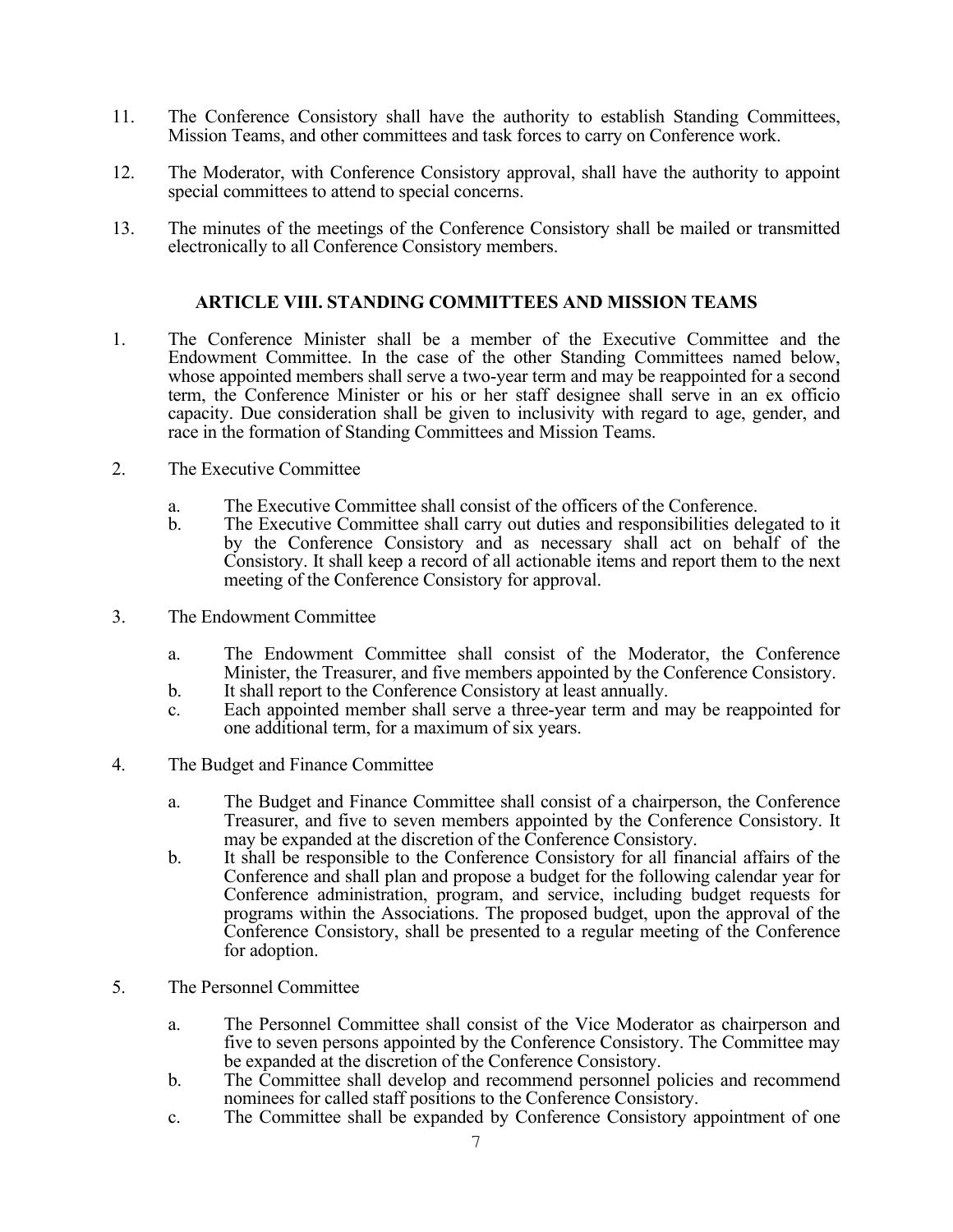additional member from each Association to serve as a Search Committee for the Conference Minister.

- d. The Personnel Committee shall develop the general personnel policies of the Conference, subject to recommendations of the Conference Minister and approval of the Conference Consistory. The day-to-day application of personnel policies is the responsibility of the Conference Minister.
- 6. The Nominating Committee
	- a. The Nominating Committee shall consist of a chairperson appointed by the Conference Consistory and two members elected by each Association to serve staggered terms of two years.
	- b. At a regular meeting of the Conference, the Nominating Committee shall nominate one candidate for each of the offices of Moderator, Vice Moderator, and **Church** and Ministry Council Clerk in even-numbered years, and for Secretary and Treasurer, and Church and Ministry Council Dean in odd-numbered years. It shall present one name for each position where a term is expiring, including representatives of the Conference and delegates to General Synod.
	- c. The Nominating Committee shall solicit recommendations from Associations to prepare and maintain lists of possible nominees for election at a regular meeting or
	- for appointment by the Conference Consistory. d. All nominees for election or appointment shall hold active membership in a member church of the Conference.
- 7. The Youth Ministry Committee
	- a. The Youth Ministry Committee shall have a chairperson and five to seven members appointed by the Conference Consistory.
	- b. It shall oversee and coordinate the Conference's ministry with people under the age of 18 and their families and mentors; that ministry will include (but not be limited to) retreat programs, workshops, regular and special Conference meetings, and participation in wider church activities (National Youth Event, General Synod, etc.).
- 8. The Church Development Committee
	- a. The Church Development Committee shall consist of six to ten members appointed by the Conference Consistory. It may be expanded at the discretion of the Conference Consistory. Membership on the Committee shall be representative of all Conference Associations and shall include both lay and clergy members.
	- b. The Committee shall guide, in partnership with the national United Church of Christ, the process of new church starts, revisioned churches, merged and consolidated churches, adopted churches, and other projects in the area of church development.
	- c. The committee shall name a Support Committee for each local project that is receiving funds and continue to relate to that Committee and local church pastor as long as funds are being allocated.
	- d. The Committee shall strategize and keep the vision of growth before all the local churches of the Pennsylvania Southeast Conference.
- 9. Mission Teams
	- a. Mission Teams and their conveners shall be appointed by and accountable to the Conference Consistory.
	- b. Members will include lay and ordained volunteers who have expertise and strong interest in the concern of a given team.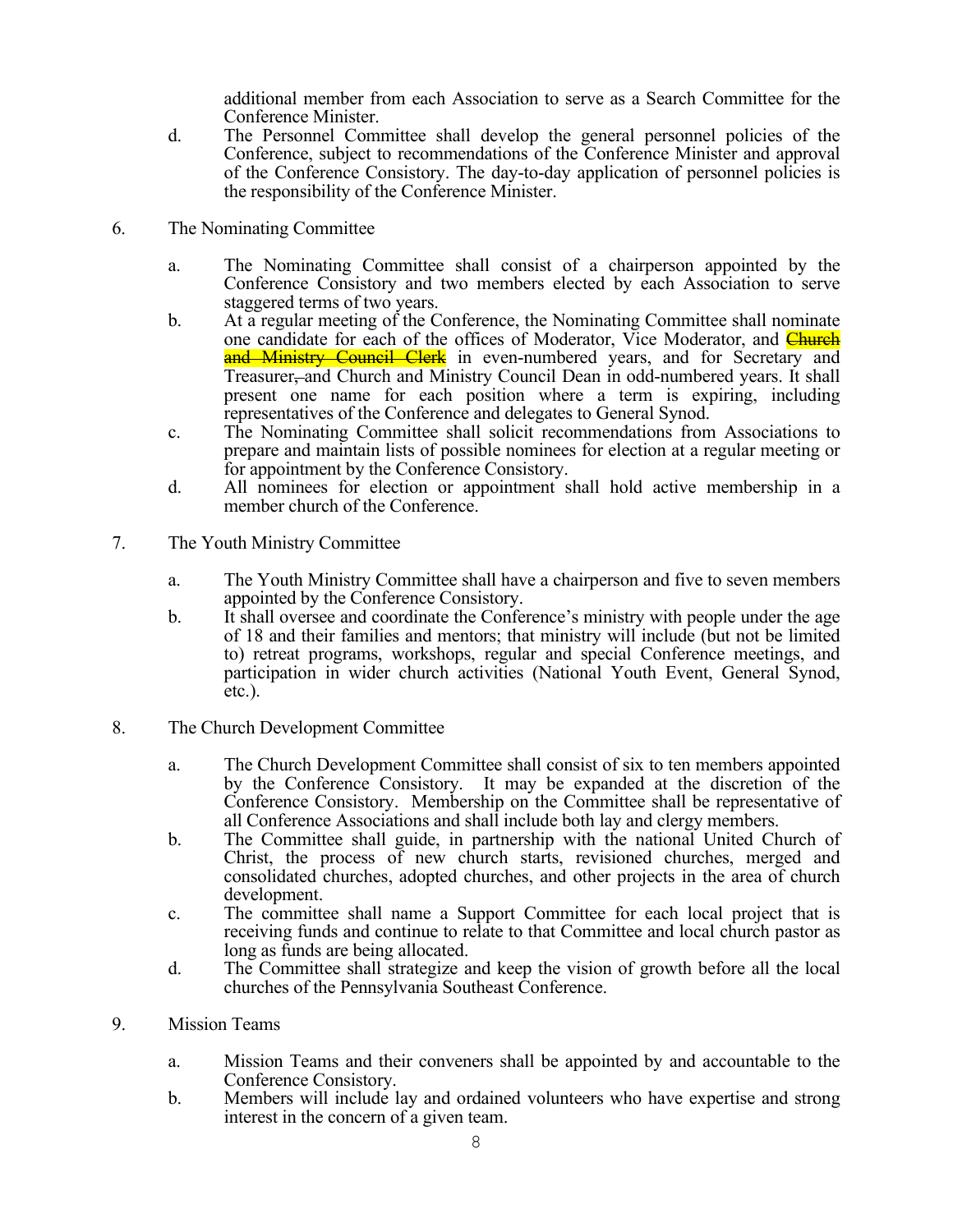c. No terms apply.

# **ARTICLE IX. CHURCH AND MINISTRY COUNCIL**

- 1. The Church and Ministry Council shall consist of at least twelve members. There shall be at least be two representatives from each of the Association with an awareness of balance between clergy and lay, and at least one of the two representatives shall be on the Association's Committee on Ministry. In addition there shall be a Dean and a Clerk.
- 2. The Association representatives will be elected by the Associations and affirmed by vote of the Conference.
- 3. The Dean **and Clerk** will be nominated by the Conference Nominating Committee and elected by the Conference.
- 4. Terms for the Church and Ministry Council members and Dean and Clerk will be two years, renewable once. In the event that the Dean or Clerk resigns or becomes unable or ineligible to serve, the Church and Ministry Council shall appoint a successor to serve until the next regular meeting of the Conference, at which time the unexpired term shall be filled by election.
- 5. The Clerk Conference Registrar shall be the Clerk and shall keep accurate minutes of the Church and Ministry Council meetings.
- 6. The Church and Ministry Council shall meet regularly (at least quarterly) to discuss common issues, offer guidelines for common actions, and conduct training activities.
- 7. Ministry Teams
	- a. The Church and Ministry Council may establish Ministry Teams with mandates, members, and conveners approved by vote of the Council. The conveners shall report regularly to the Dean.
	- b. Members will include lay and ordained volunteers who have expertise and strong interest in the concern of a given team.
	- c. Due consideration shall be given to inclusivity with regard to age, gender, and race in the formation of Ministry Teams.
	- d. The Church and Ministry Council will have oversight over the following Teams and Committees:
		- i. Ordination Exam Team
		- ii. Response Team
		- iii. PSEC Ministerial Ethics Committee
		- iv. Interim Ministry Committee
		- v. Member in Discernment Team
		- vi. Retirees
		- vii. Other Ministry Teams or Committees that may be established in the future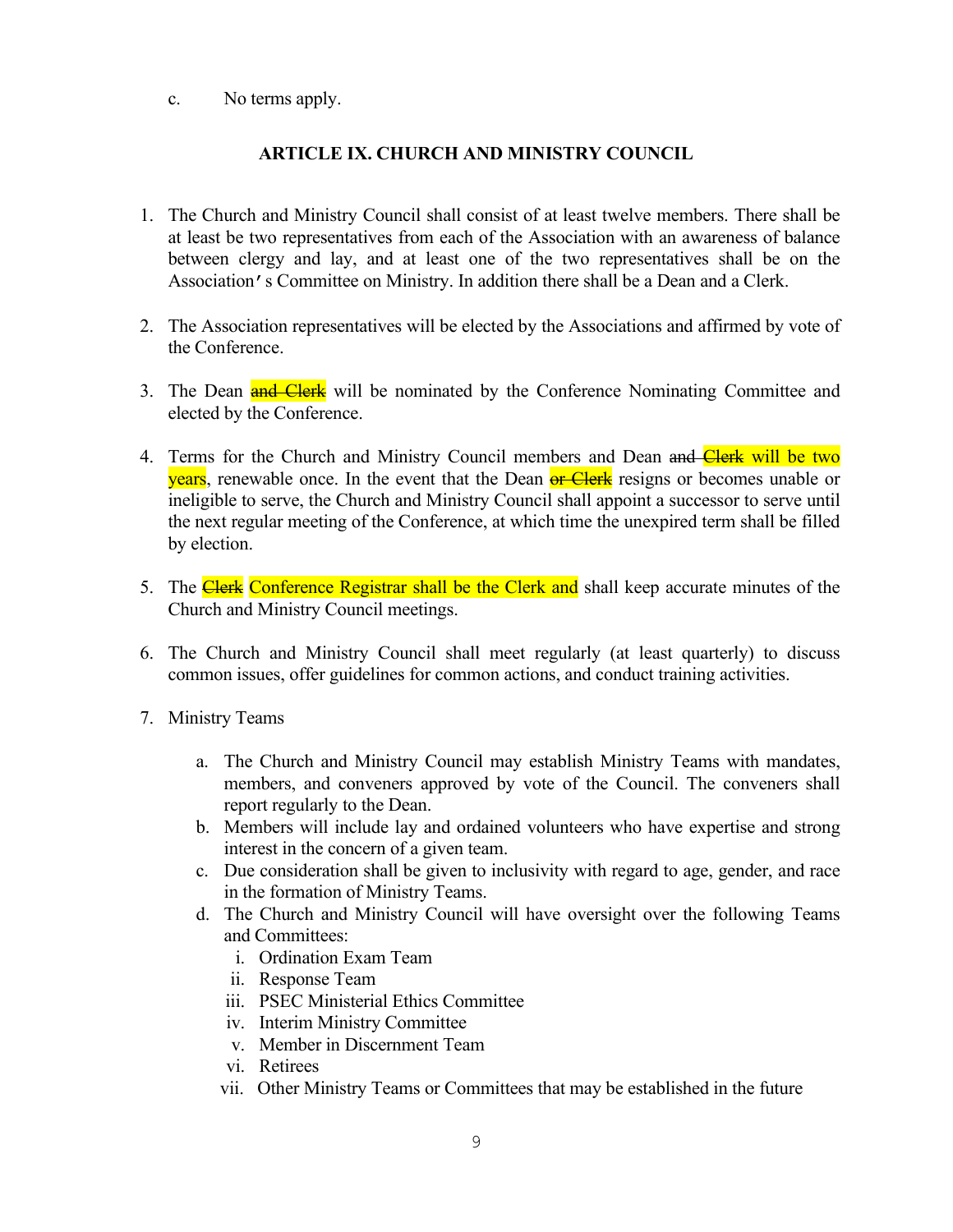- 8. Ministers and churches in the United Church of Christ covenant with each other to hold their standing in an Association, and they are subject to its counsel and discipline.
- 9. The Conference supports the use of the United Church of Christ *Manual on Ministry* as guide and authorization of processes related to ministry issues. Search and call procedures shall be in accordance with the processes and procedures provided by the UCC Office of Local Church Ministries.
- 10. Reports of the services of commissioning, licensure, ordination, and installation of ministers shall be signed by the proper officer of the Association and by the Conference Minister, who shall forward copies of these reports to the appropriate offices of the United Church of Christ.
- 11. Churches and pastors shall promptly notify the Conference Minister and the Association when a pastoral relationship is terminated, and the Conference Minister shall in turn notify the appropriate offices of the United Church of Christ.

# **ARTICLE X. CONFERENCE STAFF**

- 1. "Called staff" are defined as those persons whose ministry in whole or in part requires authorization under the terms of the *Manual on Ministry* of the United Church of Christ.
- 2. Called staff shall be recommended by the Personnel Committee, nominated by the Conference Consistory, and called by election of the Conference at a regular or special meeting of the Conference. The Conference Consistory shall determine the salary and the conditions of employment and set them forth in the Call Agreement. Tenure of office may be terminated by the Conference Consistory, subject to ratification by the Conference at a duly called meeting upon ninety (90) days' notice.
	- a. Called staff shall be active members of the United Church of Christ and in covenantal standing with their local church and with their Association.
- 3. The Conference Minister, after consultation with the Personnel Committee, shall have the authority to employ persons for all Conference business and administrative staff positions.
- 4. All Conference staff, including Called staff, shall be accountable to the Conference Minister. Using a format approved by the Personnel Committee, all Conference staff shall be subject to periodic evaluation of the performance of their assigned duties by the Conference Minister.
- 5. Individual staff compensation shall be reviewed on an annual basis to ensure equity and fairness in compensation for all staff. If inequities exist, it is the responsibility of the Conference Minister to recommend appropriate adjustments. Recommendations for the Conference Minister's compensation shall be provided by the Moderator and Personnel Committee.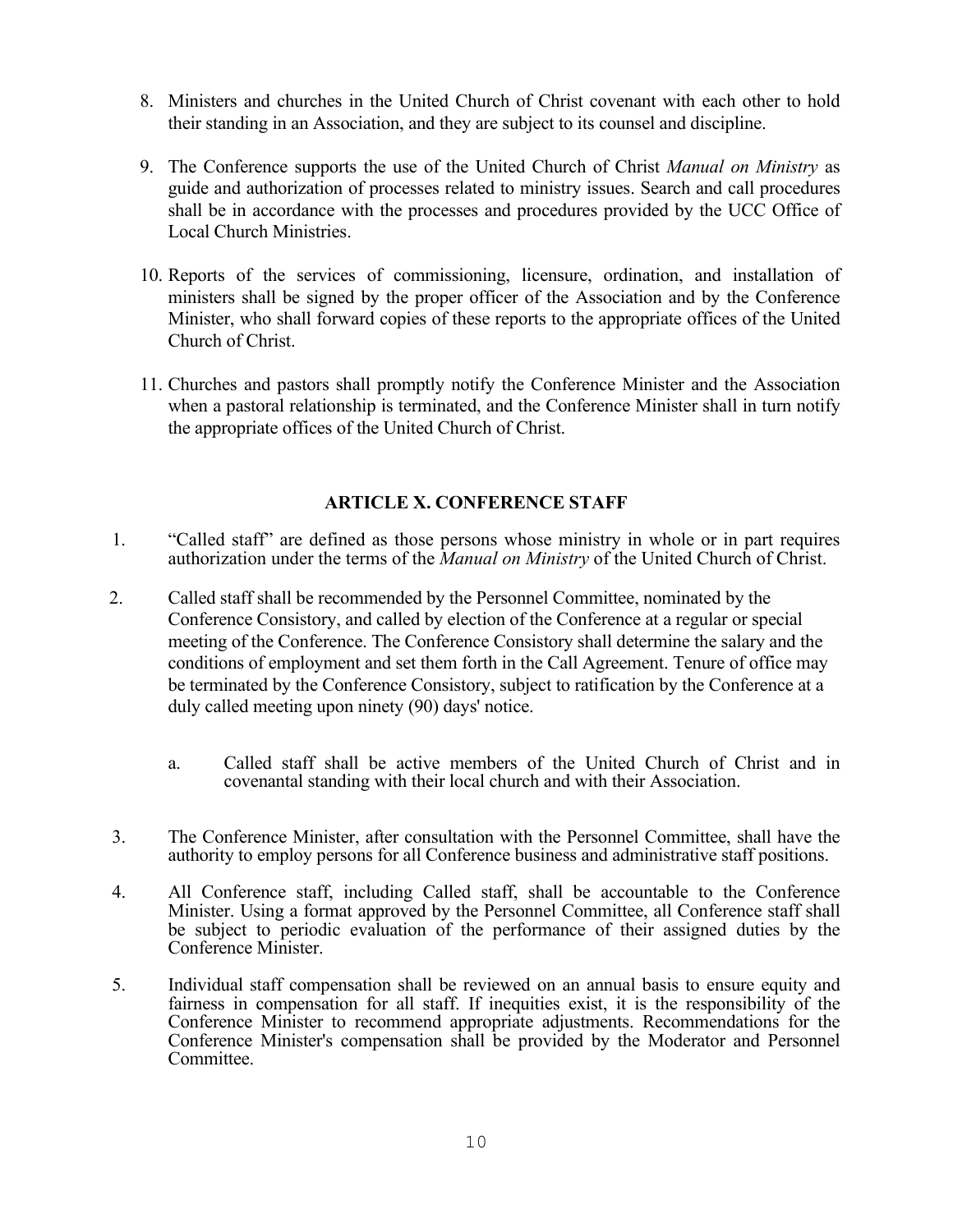# **ARTICLE XI. FINANCE**

- 1. The Conference shall be supported by the voluntary contributions of member churches and individuals.
- 2. The budget and financial records of the Conference shall be established and maintained on the basis of the calendar year.
- 3. The Conference Consistory shall may consult with the appropriate office in the national setting acting on behalf of the General Synod and reach mutual agreement upon the percentage or dollar amount of the undesignated gifts for Our Church's Wider Mission to be retained for the support of the Conference. On the basis of this agreement, the Conference shall retain each month the amount required for its own support and transmit the balance to the appropriate office in the national setting of the United Church of Christ.
- 4. The Conference shall may submit to each member church its annual recommended share of Our Church's Wider Mission.
- 5. The Conference Consistory may conduct such special appeals for funds as the Conference shall determine.
- 6. A person, agency, or institution of the United Church of Christ or any denominational, interdenominational, or nondenominational body may conduct a financial campaign or solicit funds within the Conference only with the consent of the Conference Consistory.
- 7. Financial contributions from the Conference to ecumenical, interfaith, or independent agencies or organizations shall be distributed in accordance with provisions of the budget adopted by the Conference.
- 8. It is intended that the Conference shall exist in perpetuity; however, in the unlikely event of its dissolution, no surplus funds may be used for private inurement to any person, but, rather, all assets shall be distributed to the appropriate office at the national setting of the United Church of Christ. In addition, no part of the net earnings of the Conference shall, at any time, inure to the benefit of, or be distributable to, any member, director, officer, or trustee of the corporation or to any private person.

# **ARTICLE XII. NOMINATIONS AND ELECTIONS**

- 1. Persons named by the Nominating Committee shall have been notified of their candidacy and shall have indicated their acceptance before being placed on the ballot. Nominations may be made from the floor in addition to those made by the Nominating Committee, subject to the prior consent of the nominee.
- 2. Elections shall ordinarily be held at a regular meeting of the Conference.
- 3. Except for the Conference Minister, no employee of the Conference shall be eligible for election as an officer, Consistory Member, or any other elective position in the Conference.
- 4. The guidelines for nominations and elections shall reflect a balance between lay persons and authorized ministers and shall reflect the diversity of sexual orientation, gender identity, race, ethnicity, and age that exists within the Conference.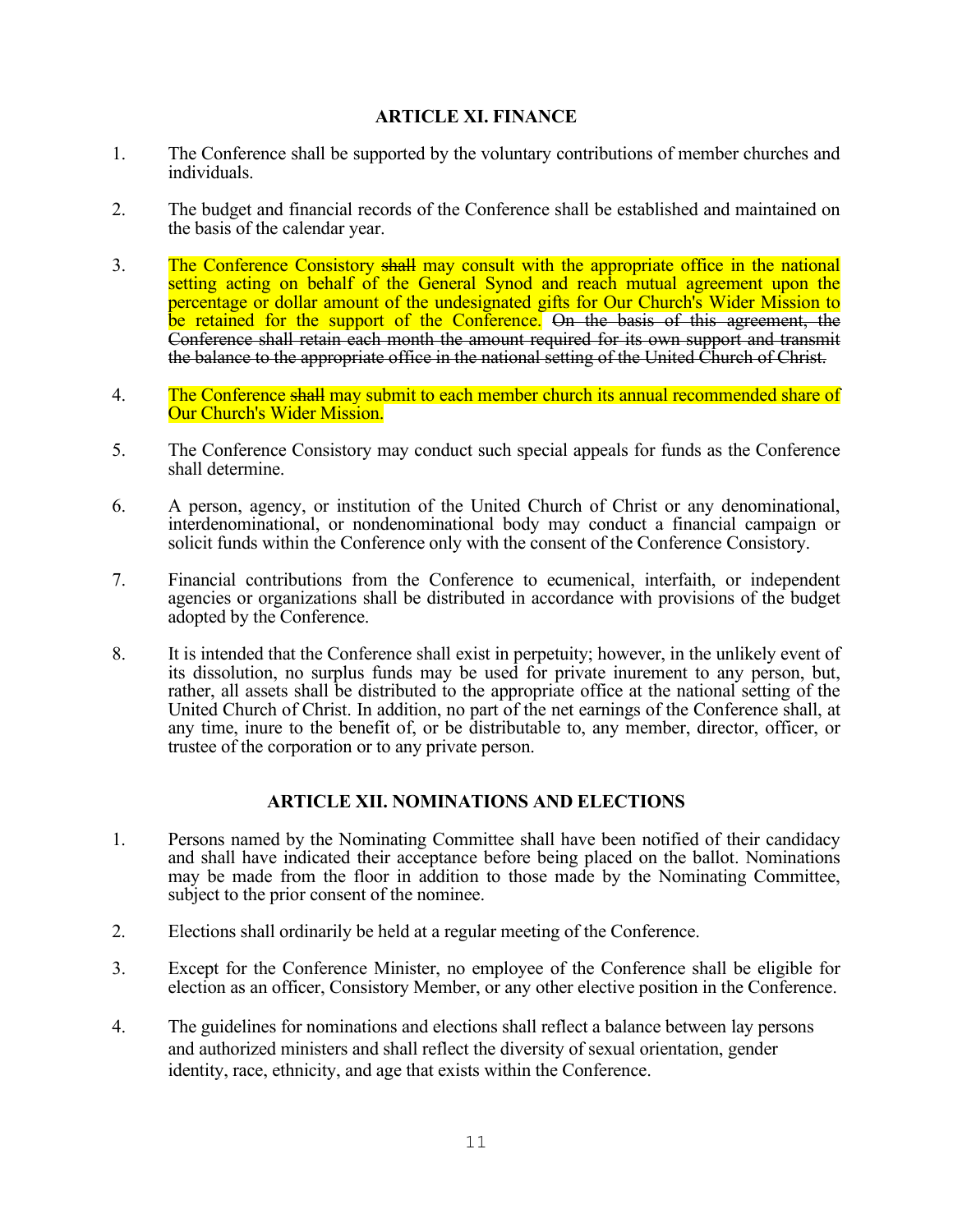5. Vacancies in elective offices not otherwise described herein shall be filled by the Conference Consistory until the next regular meeting of the Conference.

# **ARTICLE XIII. ASSOCIATIONS**

- 1. Formation of new Associations shall be subject to the approval of the Conference Consistory and the Associations involved.
- 2. The Conference may exercise the functions of an Association when they are expressly delegated to it by that Association or when an Association ceases to function or where no Association exists.
- 3. Associations shall have the authority to be organized according to their Bylaws consonant with those of the Conference and the United Church of Christ.

# **ARTICLE XIV. RELATION TO THE GENERAL SYNOD**

- 1. This Conference shall have that relation to the General Synod of the United Church of Christ as provided in the Constitution and Bylaws of the United Church of Christ.
- 2. Churches and Associations shall be related to the General Synod through the Conference.
- 3. The Conference shall elect delegates and alternates to the General Synod as provided in the Constitution and Bylaws of the United Church of Christ.

# **ARTICLE XV. INTERPRETATION**

- 1. Nothing in the Bylaws of this Conference shall destroy or limit the right of each local church to continue to operate in the way customary to it nor shall be construed as giving to the Conference now or at any future time the power to abridge or impair the autonomy of any local church in the management of its own affairs.
- 2. When a member church decides to dissolve or cease to operate, all properties, assets, and records of that member church shall become the property of the Conference unless otherwise provided in the charter, constitution, and/or bylaws of that member church.
- 3. The regular interpretation of the Constitution and Bylaws of the Conference shall be the responsibility of the Conference Consistory and can be subject to review by a regular or special meeting of the Conference.
- 4. Unless otherwise provided in the Constitution and Bylaws of the Conference or specified in the policy decision of the regular and special meetings of the Conference or of the Conference Consistory, matters related to the rights, privileges, and responsibilities of the Conference, its Associations, member churches, and authorized ministers, and the rules that govern their relationships shall be in accordance with the provision of the Constitution and Bylaws of the United Church of Christ.